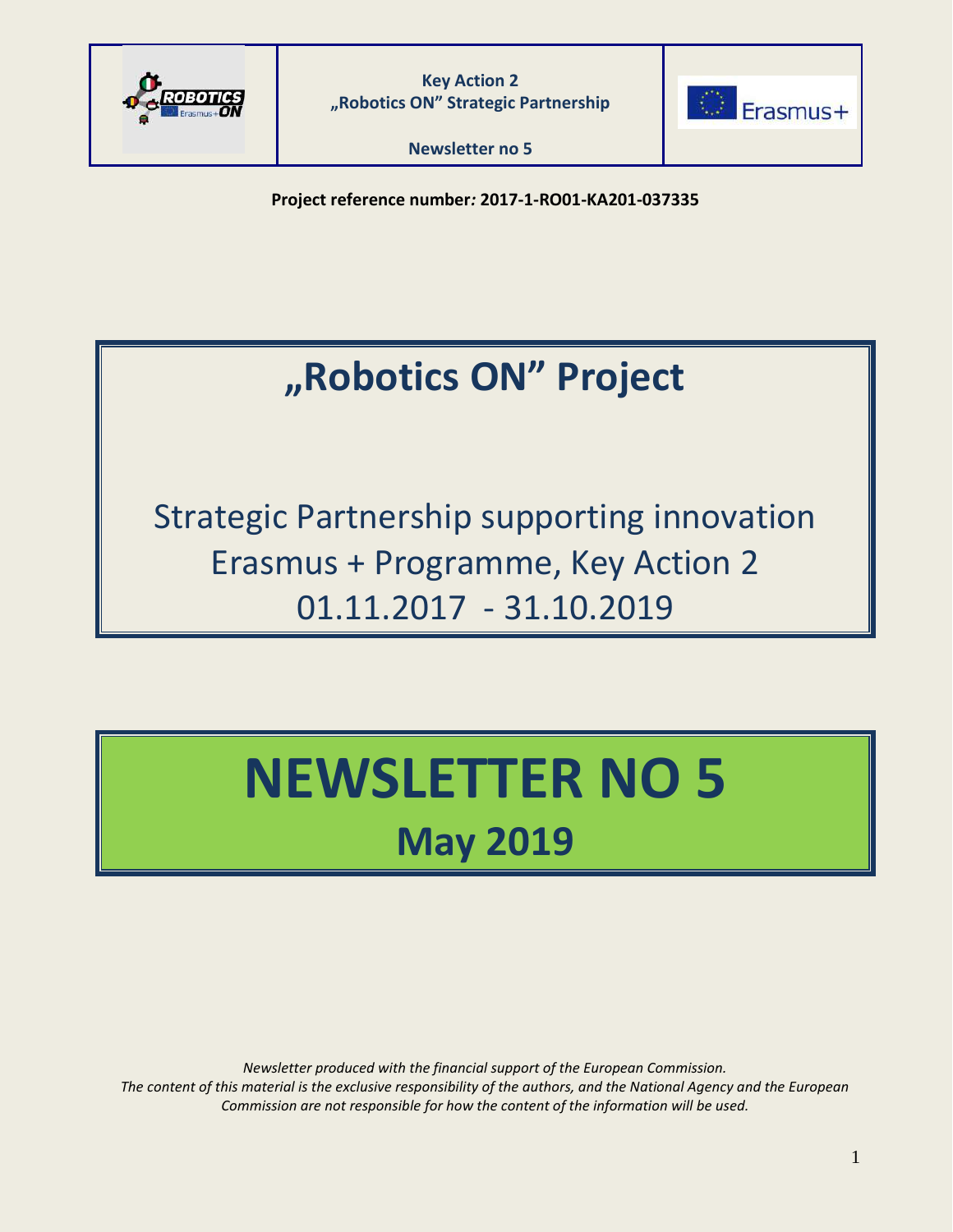





**PARTNERS: P1. Colegiul Național "Constantin Carabella"** Târgoviște, **ROMANIA** website: www.carabella.ro **P2. Anyksciu Jono Biliuno gimnazija** Anykščiai, **LITHUANIA** website: www.bilngimn.lt **P3. Budapesti Gépészeti Szakképzési Centrum Szily Kálmán Müszaki Szakgimnáziuma**, **Szakközépiskolája és Kollégiuma** Budapest, **HUNGARY** website: http://www.szily.hu **P4. Istituto Istruzione Superiore A.Volta** Frosinone, **ITALY** website: www.voltafr.gov.it **P5. S.C. SKA NET SRL** Bucharest, **ROMANIA** website: www.itadviser.ro **P6. IMPLEMENT 24SOFTWARE SRL** Bucharest, **ROMANIA** website: www.24software.ro

## **TARGET GROUP:**

84 students (15-18 years old), 21 from each school, students interested in personal development, using ICT in the design and creation of robots, activities that will stimulate and increase the chances of employment at the right time.

## **OBJECTIVES:**

1. Developing digital and entrepreneurial skills relevant to personal development and career.

2. Increasing the autonomy in terms of personal and professional development of the 84 students in Robotics Clubs, at least 32 of them competitive in programming / robotics.

3. Developing the capabilities to adapt, promote and exploit digital technologies by creating a robot, in each partner school, which solves a problem identified at school level.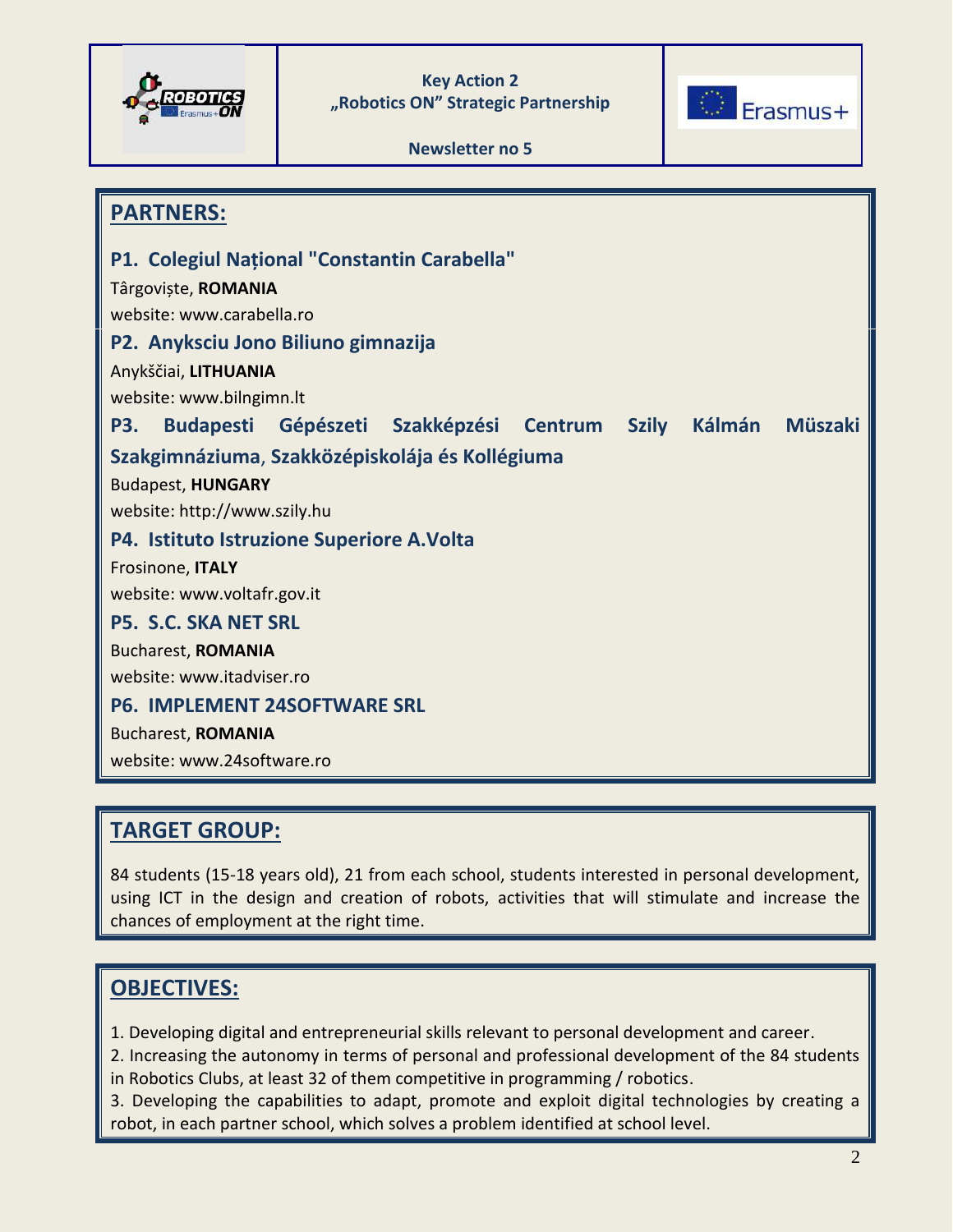



**Newsletter no 5**

## **PROJECT ACTIVITIES DECEMBER 2018-APRIL 2019**

## **ROBOTICS CLUBS ACTIVITIES**

#### DESCRIPTION CLUBS:

 In each school the Robotic Club has 21 students. Each club has a committee board, which consist of: a coordinator,a secretary,a PR responsible. The activities of the Robotics Club were developed in each school, according to the schedule established by the Robotics Club board and the coordinating teacher.

The Robotics Club activities took place within the school, after classes. In each school, after each training session, the students worked together in the robotics clubs,they were peercounsellors, digital resource makers, autonomously using their achievements, identifying institutional needs and solutions to them. Under the guidance of coordinating teachers,the students have identified and distributed roles and responsibilities, developed and promoted ideas as well as projects for their school / community, and created their own robot to solve a problem identified by themselves. As a partnership project supporting innovation, during the 24 months of implementation (01.11.2017-31.10.2019), two intellectual products will be developed, tested and improved: the Robotics ON curriculum, structured on the four training modules and the e-learning platform.

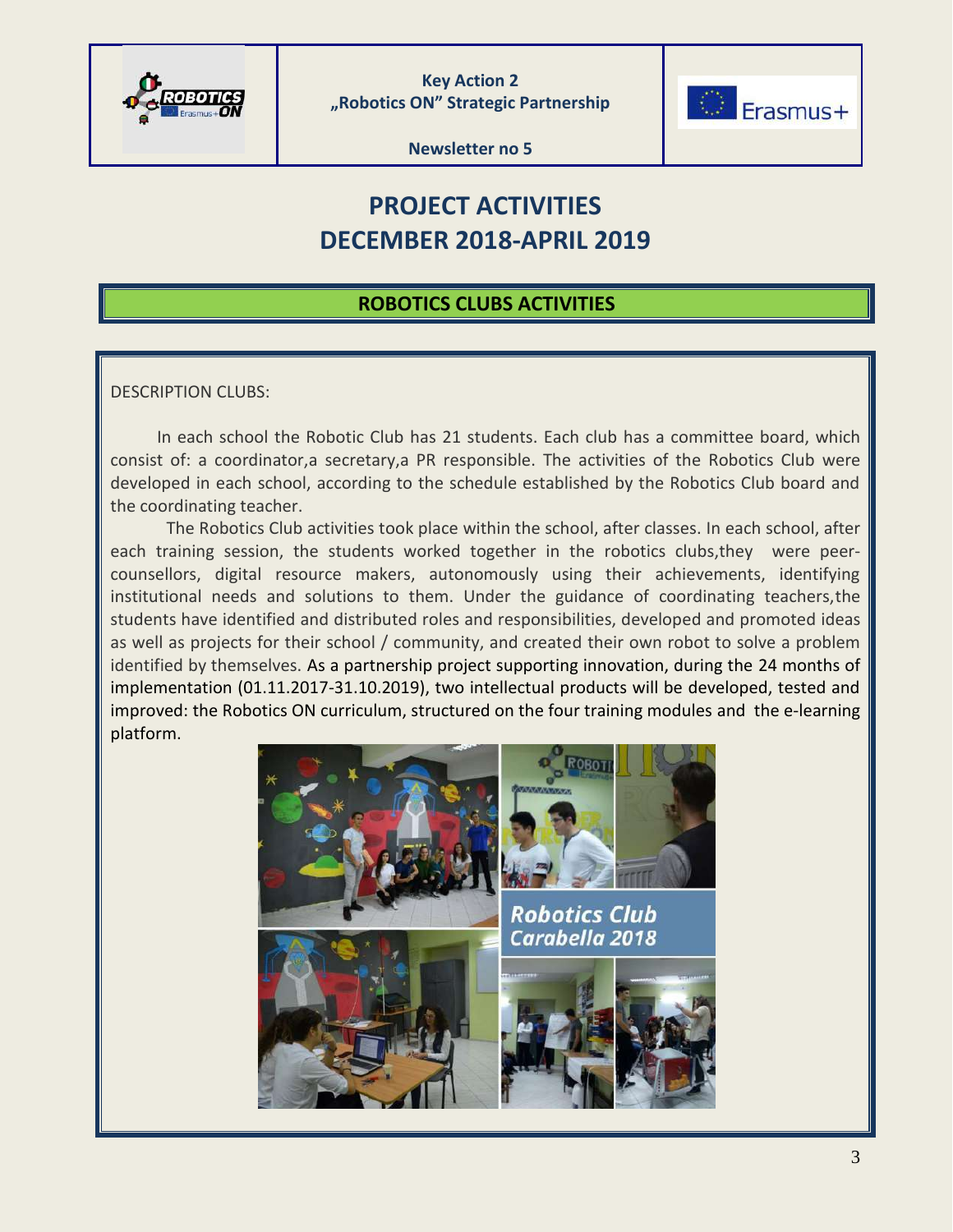

**Newsletter no 5**



## **ROBOTICS CLUBS ACTIVITIES**

Abilities developed in Romania(C1): The students learnt how to develop their abilities, how to work in teams and how to manage a system project.



The workshops that took place were: System Project Design Overview, System Project Planning Matrix, Logic Structure, Project Planning Overview, Activity Planning Network Analysis, Resource Planning & Budgeting Overview Cost Management, Budgeting; Work Breakdown Structure (WBS), Risk Management Lifecycle, Stakeholder Overview, Stakeholder Analysis; System Project Management Implementation Overview, Implementation Tracking.;Monitoring Implementation Activities, Evaluation, SWOT Analysis.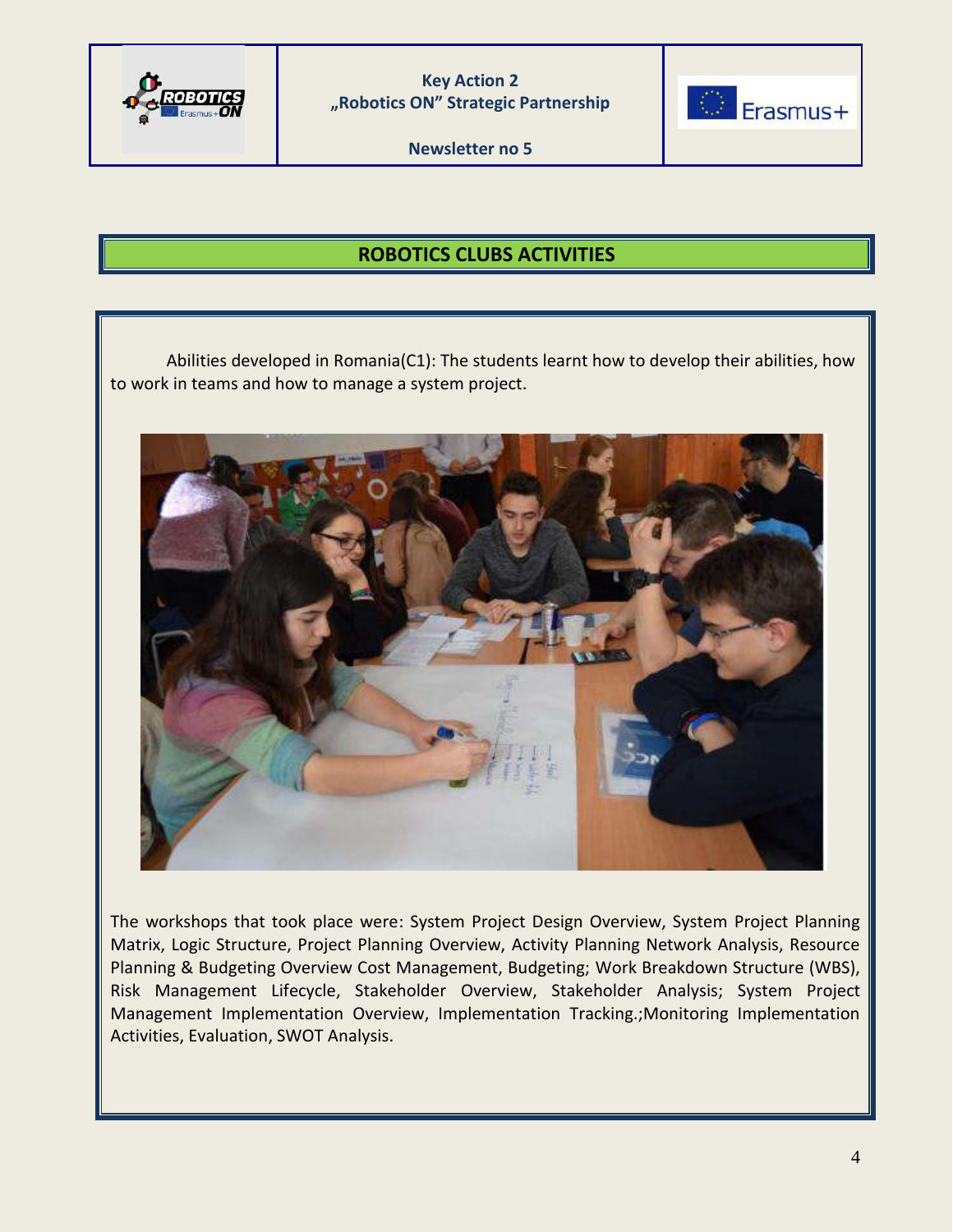

#### **Newsletter no 5**

Erasmus+

Abilities developed în Lituania(C2):The meeting was primarily devoted to learning activities aimed at increasing the students' ability to think critically as one of the most significant skills that can be used throughout the whole process of building a robot to solve an existing problem. Overall, the meeting in Lithuania brought together students, teachers and trainers having different cultural, economic, social and educational background and gave them the possibility to understand, work and respect each other and adapt to future learning or working in European contexts.



After the teammates had returned from C2, they started dissemination classes. They also gave a summary of the courses they took part in, thaught about the "Creative problem solving" course and learnt how to integrate the emotions into the creative process.

The students that took part in C2 shared with the other students the experience and the knowledge that they have acquired during the "Critical thinking and Emotions" course. They taught their peers how to control the emotions so that they are beneficial to our creative and critical thinking process and not allow them to affect the students in a negative way.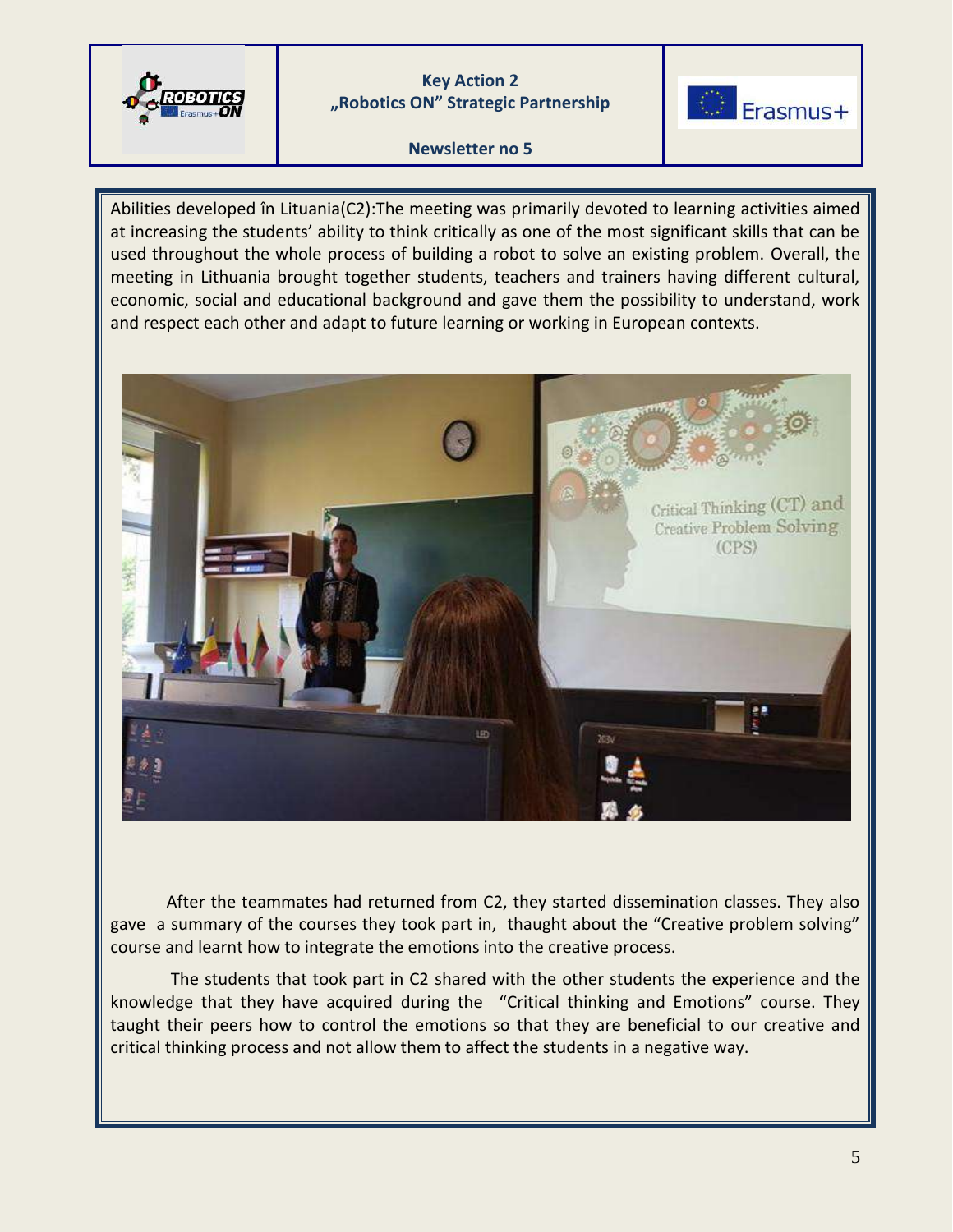



**Newsletter no 5**



The students presents RACI course to other teachers, visitors in the club's activity.



Abilities developed in Hungary(C3): The students stardted to learn yhe basics of LEGO Mindstorme EV3. It was hurd at first but everything turned out very well. The students started to programm the robot to go straight, taught him basic turns, used the color sensor and the touch sensor, made him play music and show all sorts of funny images.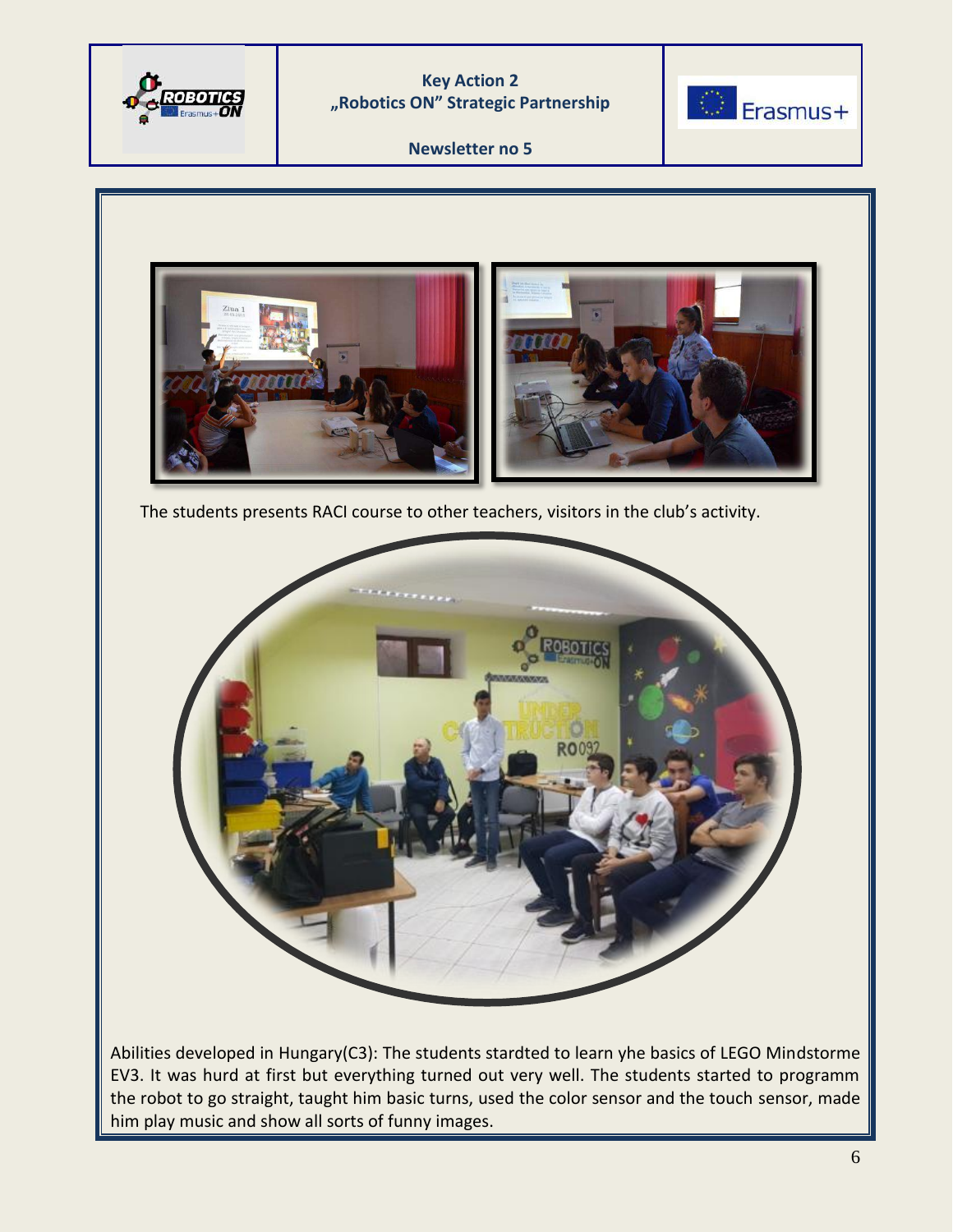



#### **Newsletter no 5**



The students participating in C3 undertook **peer-counselling activities** to share with their colleagues the C3 experience. In this regard, the students used the theoretical support of O1\_ Module 1: Communication, Coordination, Teamwork related to System Project management, O1 Module 2: Critical Thinking, creative problem solving and O1 Module3: Programming, also they used the ppt for dissemination C3 activities (acquisitions, lessons learned and photos taken during the learning activities in Budapest).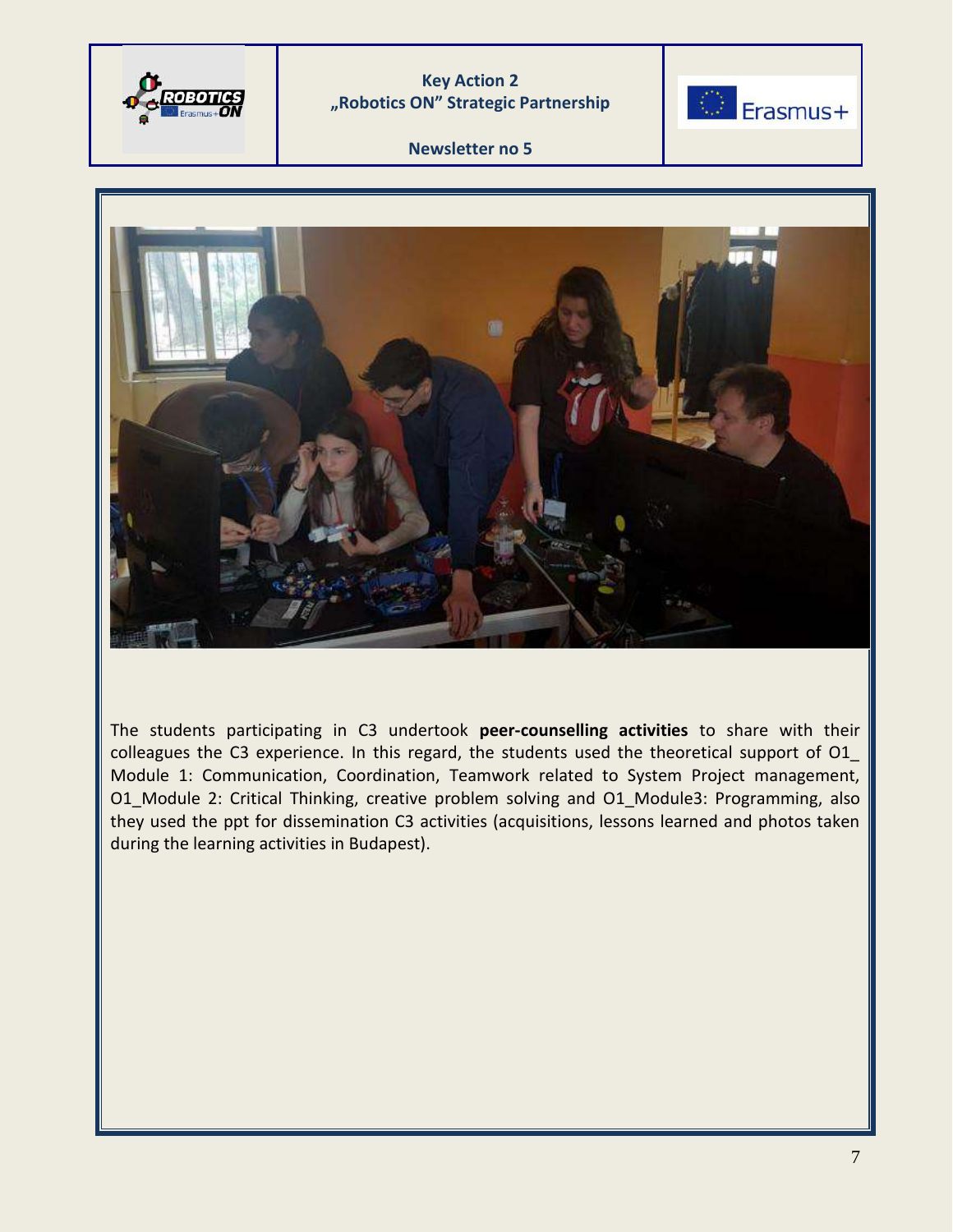

C Erasmus+

**Newsletter no 5**

The transnational learning activities have been coordinated by experienced trainers from private partner companies, connected to the business environment, IT market challenges and needs. They collaborated with the teachers from the four partner schools to develop the two intellectual products: Robotics-ON curriculum and e-learning platform roboticson.eu. Their structure is modular so it is very easy to be used by all those interested in the following areas:

- communication, coordination, teamwork related to system project management
- critical thinking, creative problem solving
- computer programming
- robotics coding and driving



 The activities s helped the students to developed key competences such as: linguistic, tehnological, digital, entrepreneurial and social.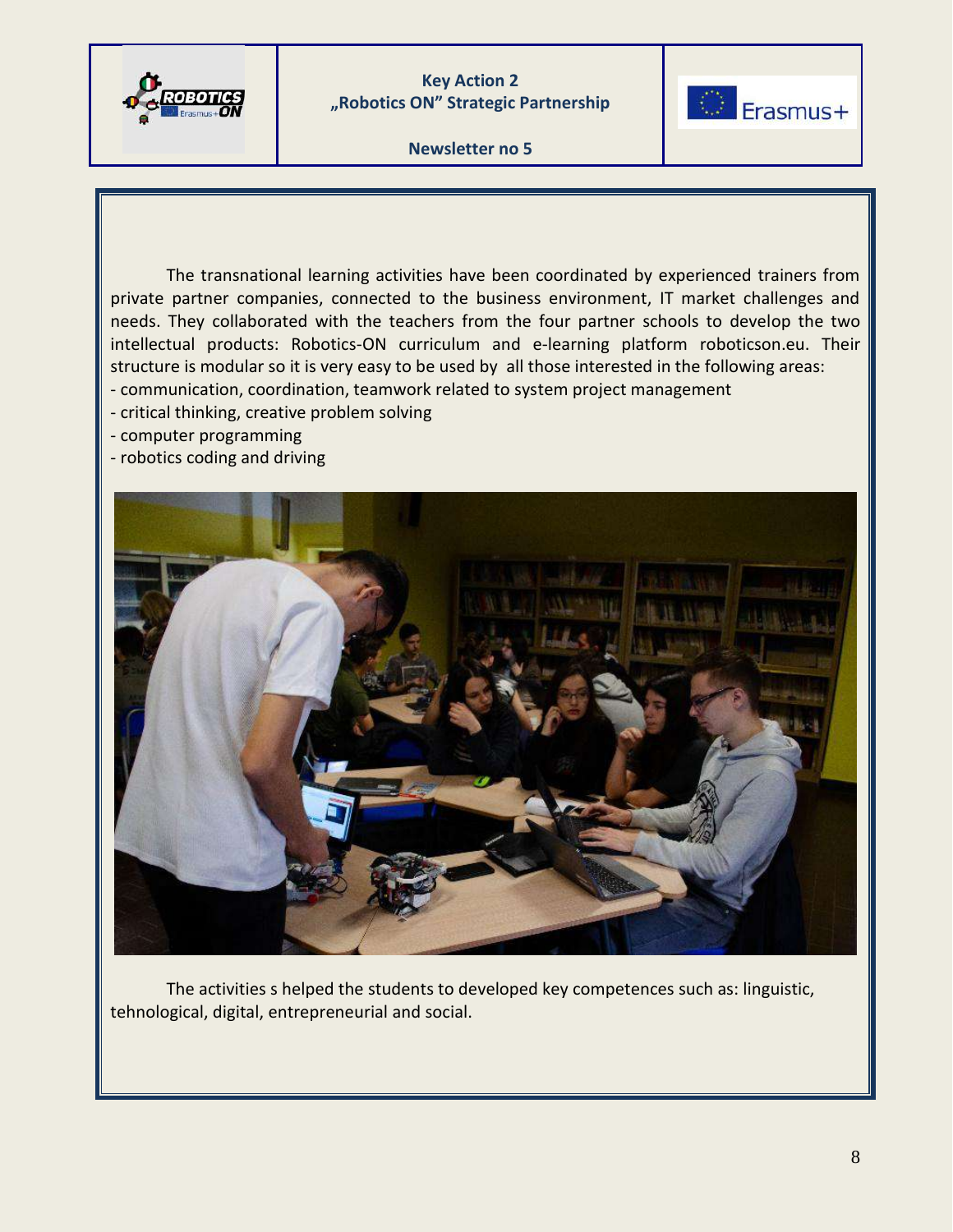

**Newsletter no 5**



## **OTHER ACTIVITIES**

Ever since the "RoboticsON" project started, the interest in robotics has spiked up across our school. Since then, 2 robotics teams have been established in our school: one for highschool students and the other one for middle school students. The older students started teaching the younger ones about programming.



The experience gained in the transnational learning and peer-counselling activities within the Senior Club, haa been capitalized in various interdisciplinary curricular and extracurricular activities.

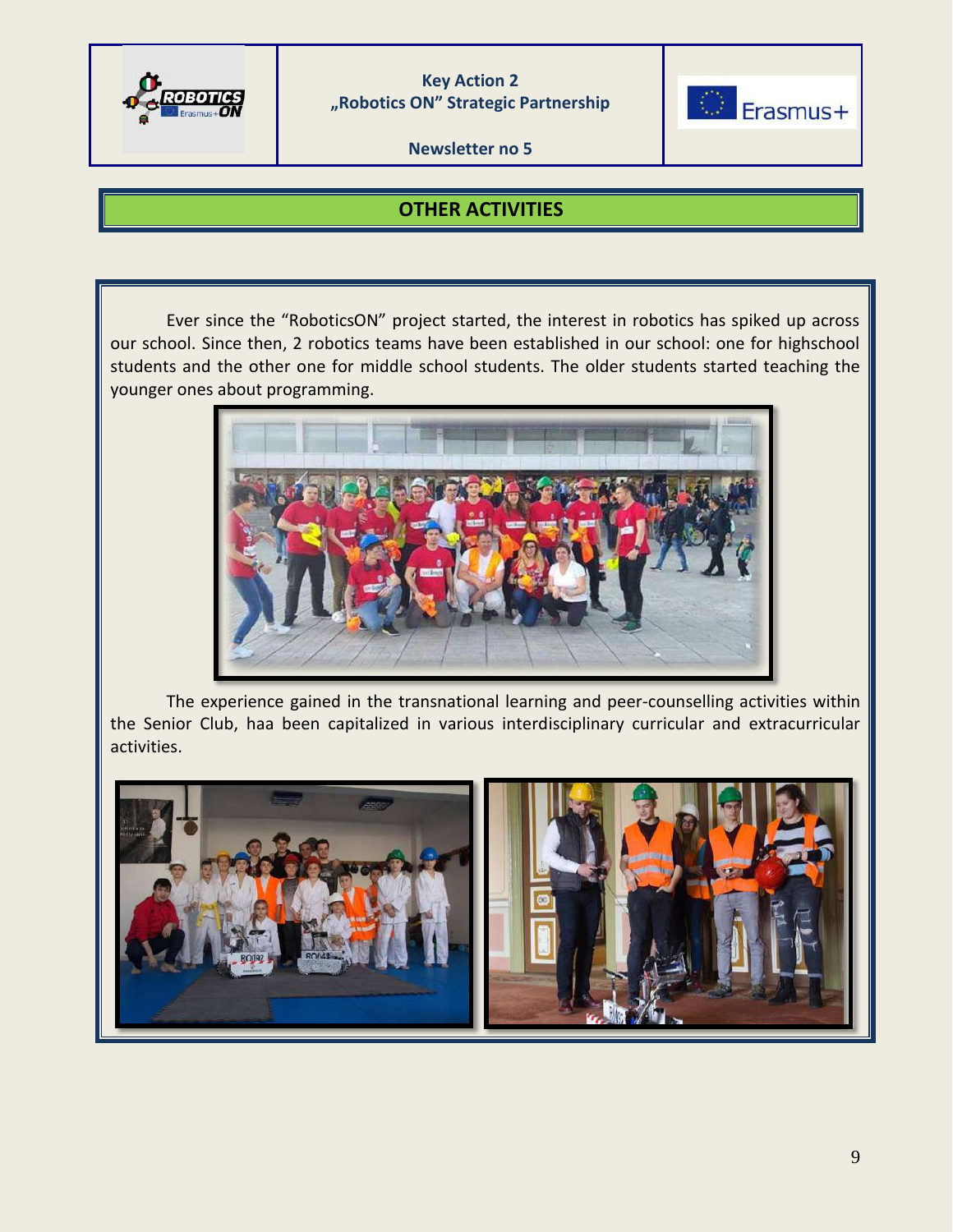



#### **Newsletter no 5**



The highschool team, "Under Construction", took on the challenge of participating in the "First Tech Challenge" competition. They won the second place for desing and the first place for connection in the regionals and went straight for the nationals.

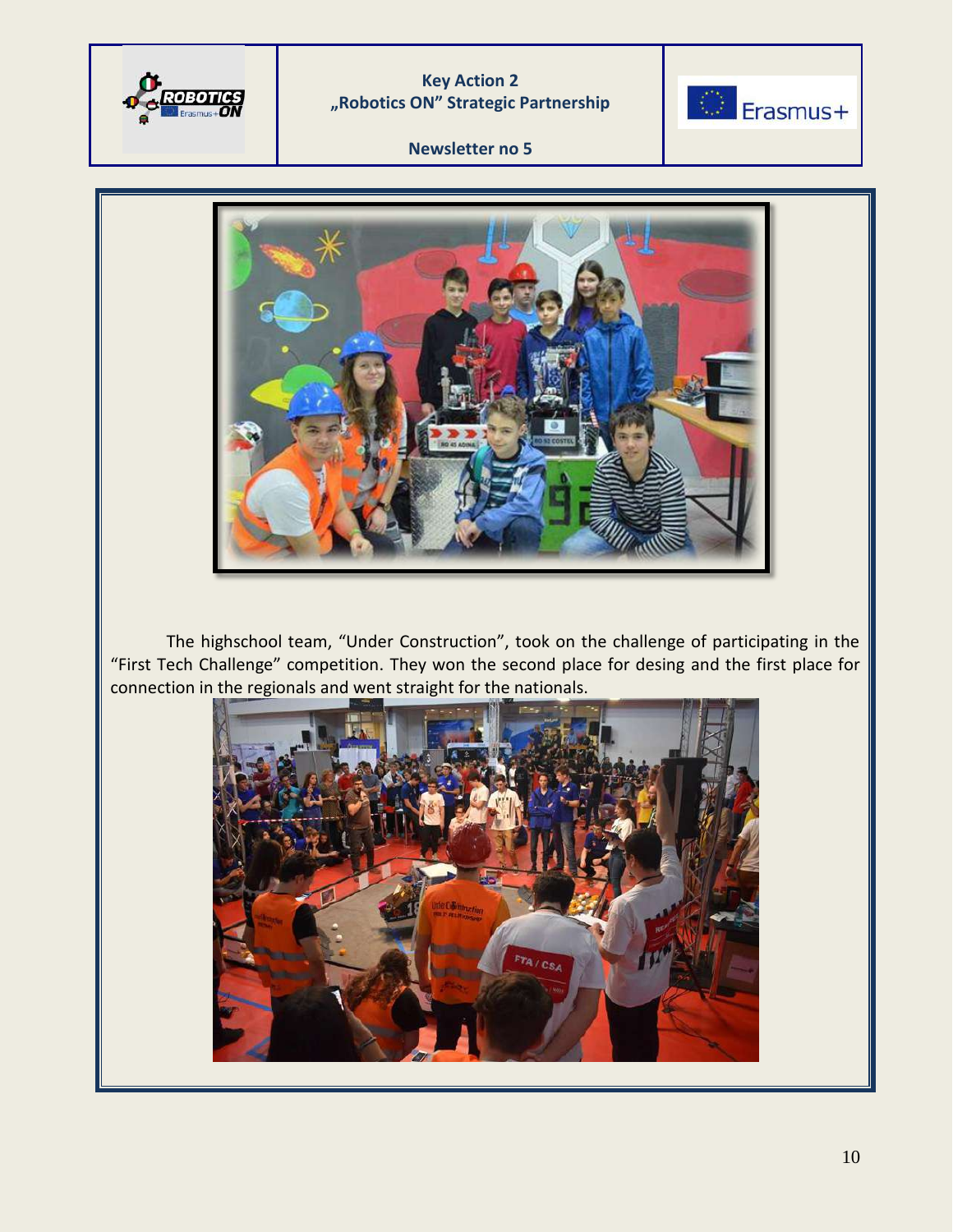



#### **Newsletter no 5**



After these events, the Romanian team visited schools in the town. They talked to the middle school students in our town about robots and programming. They were all very excited and eager to learn. Many of them said they mould like to join our team once they begin highschool.



The team also presented the robot in various institutions (The Town Hall, The Local Council, The School Inspectorate, The Children's Clubs).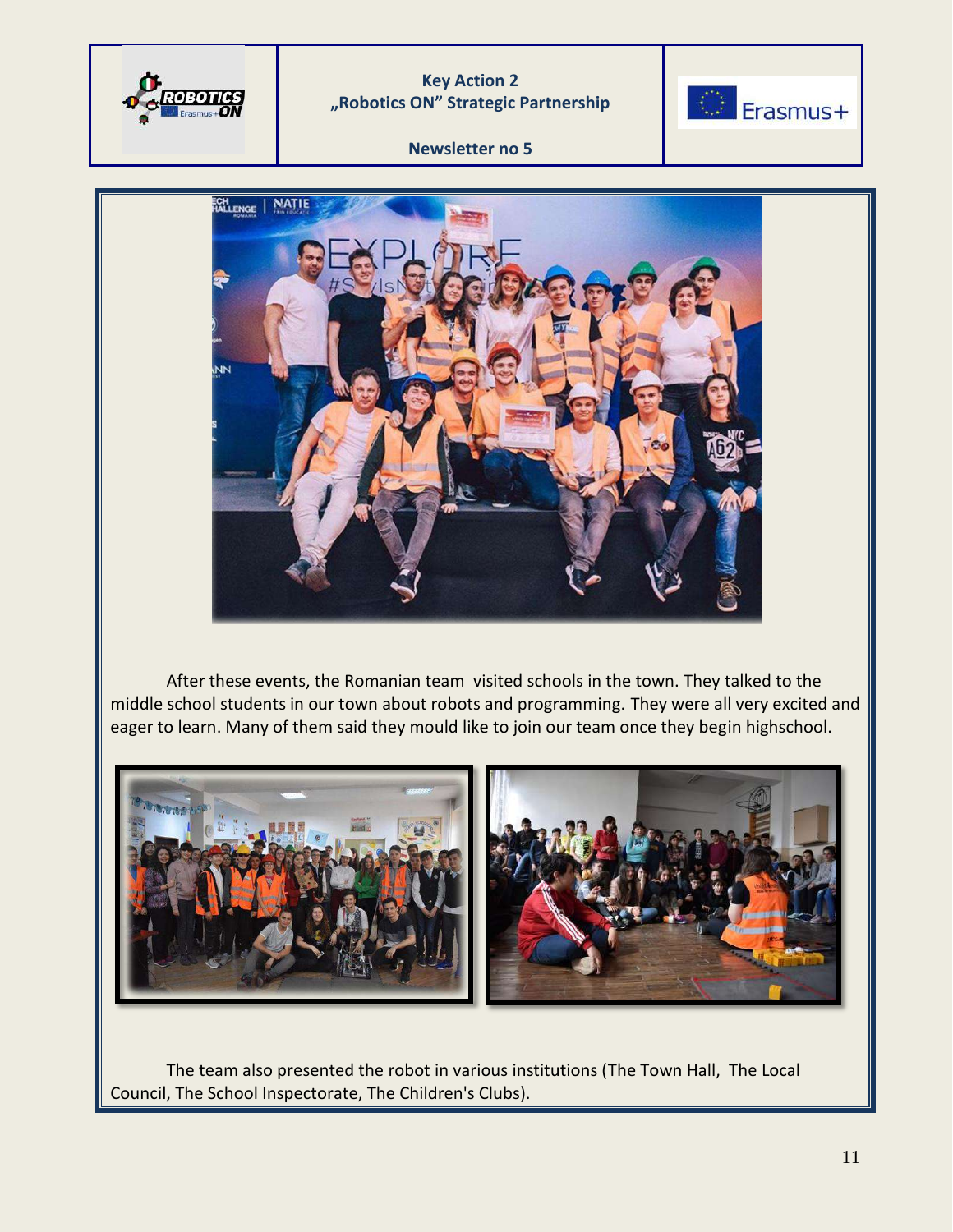

**Newsletter no 5**



## **Achievements**

| - An easy-to-use online user-friendly website available at http://robotics.carabella.ro/                                                                                                                                                                          |                                                                                                                                                       |                                                                                                                            |
|-------------------------------------------------------------------------------------------------------------------------------------------------------------------------------------------------------------------------------------------------------------------|-------------------------------------------------------------------------------------------------------------------------------------------------------|----------------------------------------------------------------------------------------------------------------------------|
| ROBOTICS<br>Provocari<br>Exercitu<br>Асані<br>Lectu                                                                                                                                                                                                               |                                                                                                                                                       | Inregistrare<br>Logare                                                                                                     |
| Bine ati venit!<br>Pagina clubului nostru este locul ideal pentru inițierea dvs în robotică!<br>Detail<br>Logare                                                                                                                                                  |                                                                                                                                                       | <b>ATEGO</b>                                                                                                               |
| Învață                                                                                                                                                                                                                                                            | Exersează                                                                                                                                             | Obține experiență                                                                                                          |
| Ești dornic de a învăță? Aici ai ocazia să<br>te inițiezi în domeniul roboticii alături de<br>alți elevi pasionați!                                                                                                                                               | Crezi că știi destul? Poți testa acest lucru<br>încercând chestionarele noastre! Nu-ți<br>face griji, le poți relua de fiecare dată<br>când greșești! | Te simți pregătit pentru a fi în topul<br>celor mai buni? Răspunde provocărilor<br>noastre și obține puncte de experiență! |
| - Materials on the project website: https://roboticson.eu/courses-overview/<br>https://roboticson.eu<br>С                                                                                                                                                         |                                                                                                                                                       | E-learning $\vee$<br>Home<br>Register<br>Login                                                                             |
| <b>Robotics ON</b><br>Using the opportunity offered by the Erasmus+ program, Key<br>Action 2, the Robotics ON strategic partnership project,<br>provides students with the opportunity to develop their STEM<br>skills and become science and technology leaders. |                                                                                                                                                       |                                                                                                                            |
| lessons available on this platform.                                                                                                                                                                                                                               |                                                                                                                                                       | The students practiced the tests and exercises on the site and studied and deepened the                                    |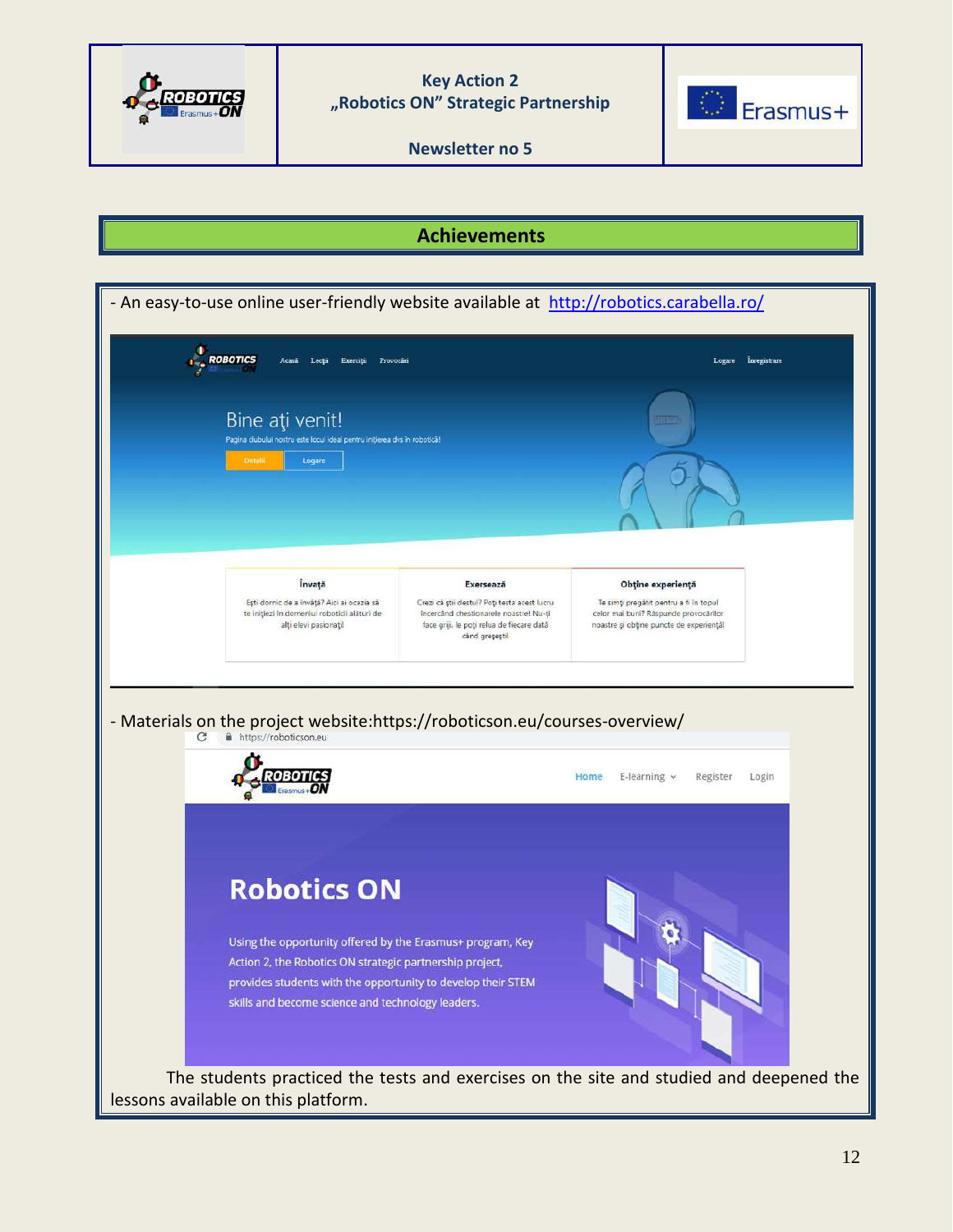|                             | <b>Key Action 2</b><br>"Robotics ON" Strategic Partnership<br>Erasmus+<br><b>Newsletter no 5</b>                                  |
|-----------------------------|-----------------------------------------------------------------------------------------------------------------------------------|
| <b>ROBOTICS</b><br>Acasa    | Lecții<br>Exerciții<br>Provocări<br>Logare                                                                                        |
|                             | Capitolul 1<br>Lecția 1 - Blocul de acțiuni (mișcarea robotului)<br><i>incepe</i>                                                 |
|                             | Capitolul 1<br>Lecția 2 - Blocul de acțiuni (display, sunet)<br>Incepe                                                            |
|                             | <b>Capitolul 2</b><br>Lecția 1 - Structuri repetitive (flow control)<br>începe                                                    |
| <b>ROBOTICS</b><br>$\theta$ | Acasă<br>Lecții<br>Exerciții<br>Provocări                                                                                         |
|                             | 1 - Câte ramuri are funcția Switch?<br>© A) 2<br>© B) 1<br>$O$ C) $3$<br>◎ D) 0                                                   |
|                             | 2 - Putem folosi senzorii în cadrul unei structuri<br>repetitive?<br>© A) Depinde de situație<br>© B) Poate<br>o C) Da<br>o D) Nu |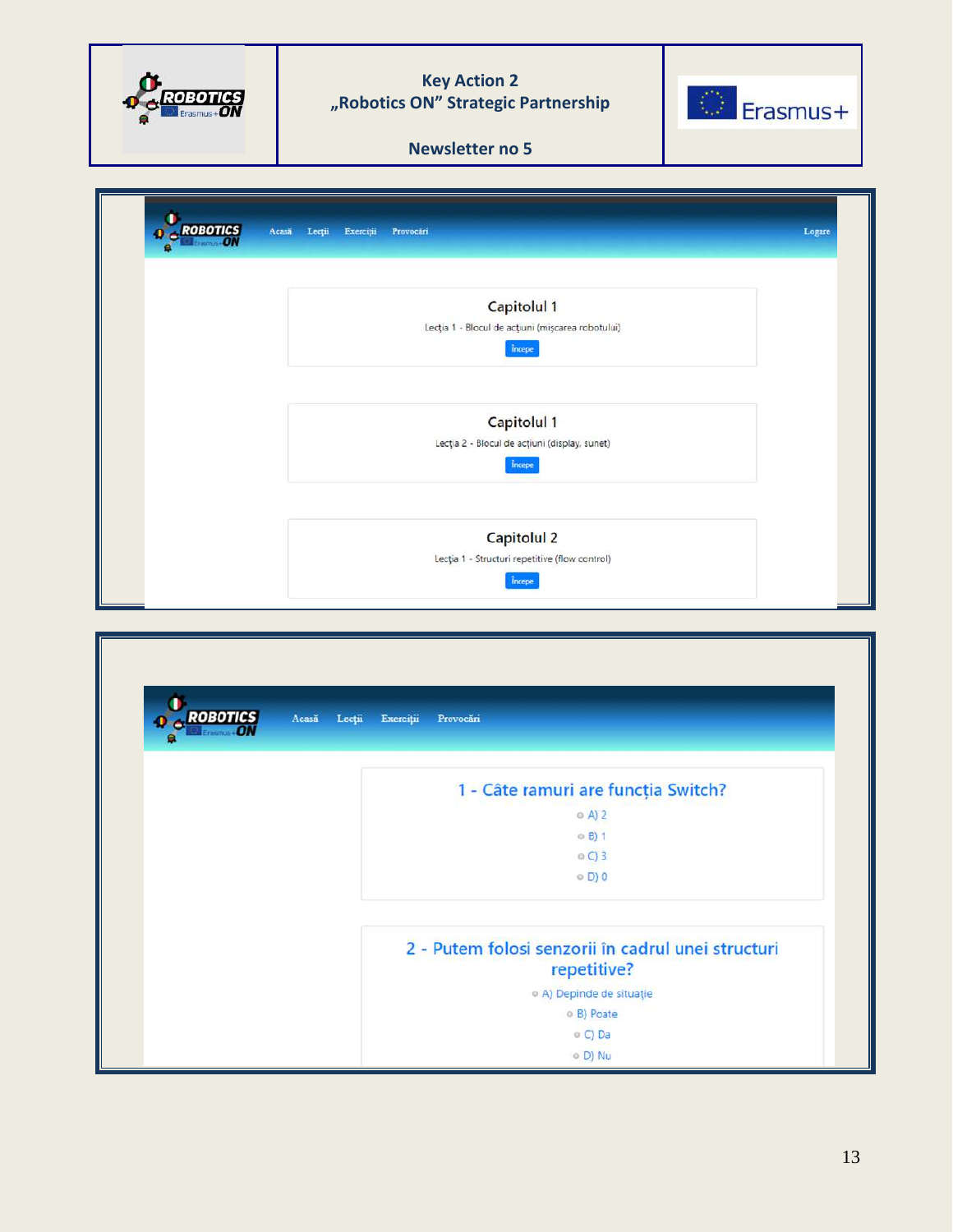

*Newsletter produced with the financial support of the European Commission.* 

*The content of this material is the exclusive responsibility of the authors, and the National Agency and the European Commission are not responsible for how the content of the information will be used*